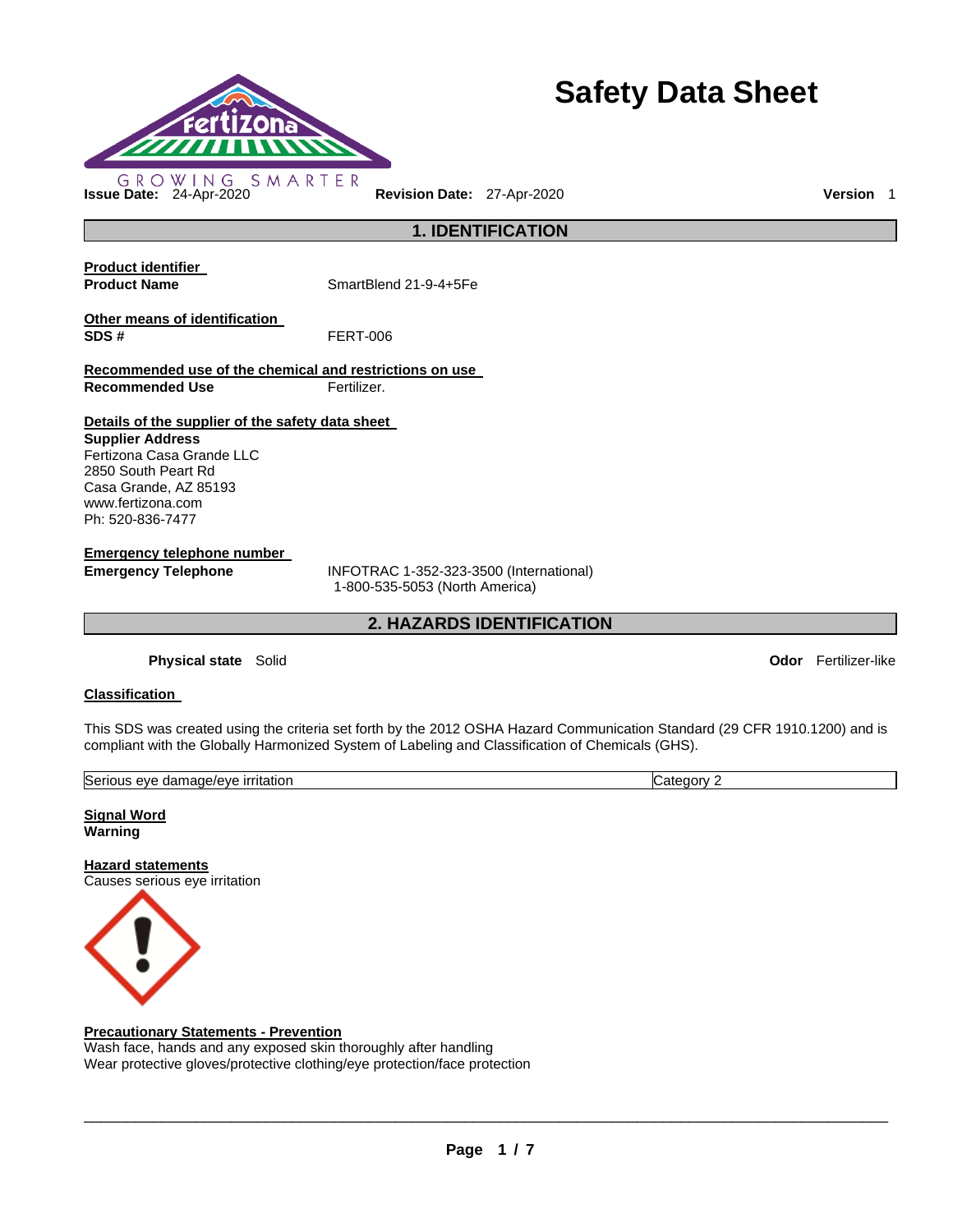#### **Precautionary Statements - Response**

IF IN EYES: Rinse cautiously with water for several minutes. Remove contact lenses, if present and easy to do. Continue rinsing If eye irritation persists: Get medical advice/attention

\_\_\_\_\_\_\_\_\_\_\_\_\_\_\_\_\_\_\_\_\_\_\_\_\_\_\_\_\_\_\_\_\_\_\_\_\_\_\_\_\_\_\_\_\_\_\_\_\_\_\_\_\_\_\_\_\_\_\_\_\_\_\_\_\_\_\_\_\_\_\_\_\_\_\_\_\_\_\_\_\_\_\_\_\_\_\_\_\_\_\_\_\_

## **3. COMPOSITION/INFORMATION ON INGREDIENTS**

Please also refer to subsequent sections of this SDS for additional information regarding the components of this product.

| <b>Chemical name</b>       | CAS No    | Weight-%  |
|----------------------------|-----------|-----------|
| Calcium Sulfate            | 7778-18-9 | $10 - 20$ |
| Phosphate<br>Mono-ammonium | 7722-76-1 | 10-20     |

\*\*If Chemical Name/CAS No is "proprietary" and/or Weight-% is listed as a range, the specific chemical identity and/or percentage of composition has been withheld as a trade secret.\*\*

## **4. FIRST AID MEASURES**

#### **Description of first aid measures**

| <b>General Advice</b> | Provide this SDS to medical personnel for treatment.                                                                                                                                          |
|-----------------------|-----------------------------------------------------------------------------------------------------------------------------------------------------------------------------------------------|
| <b>Eye Contact</b>    | Rinse cautiously with water for several minutes. Remove contact lenses, if present and<br>easy to do. Continue rinsing. If eye irritation persists: Get medical advice/attention.             |
| <b>Skin Contact</b>   | Wash with plenty of water. Take off contaminated clothing. Wash contaminated clothing<br>before reuse. If skin irritation persists, call a physician.                                         |
| Inhalation            | Remove exposed individual(s) to fresh air for 20 minutes. Consult a physician/poison center<br>if individual's condition declines or if symptoms persist.                                     |
| Ingestion             | Rinse mouth. Do NOT induce vomiting. Drink 1 or 2 glasses of water. Never give anything<br>by mouth to an unconscious person. Call a poison center or doctor/physician if you feel<br>unwell. |

## **Most important symptoms and effects, both acute and delayed**

**Symptoms** Causes serious eye irritation. May be harmful if swallowed. May cause skin irritation.

#### **Indication of any immediate medical attention and special treatment needed**

**Notes to Physician Treat symptomatically.** 

## **5. FIRE-FIGHTING MEASURES**

## **Suitable Extinguishing Media**

Use extinguishing measures that are appropriate to local circumstances and the surrounding environment.

**Unsuitable Extinguishing Media** Not determined.

## **Specific Hazards Arising from the Chemical**

Product is not flammable.

**Hazardous combustion products** Carbon oxides.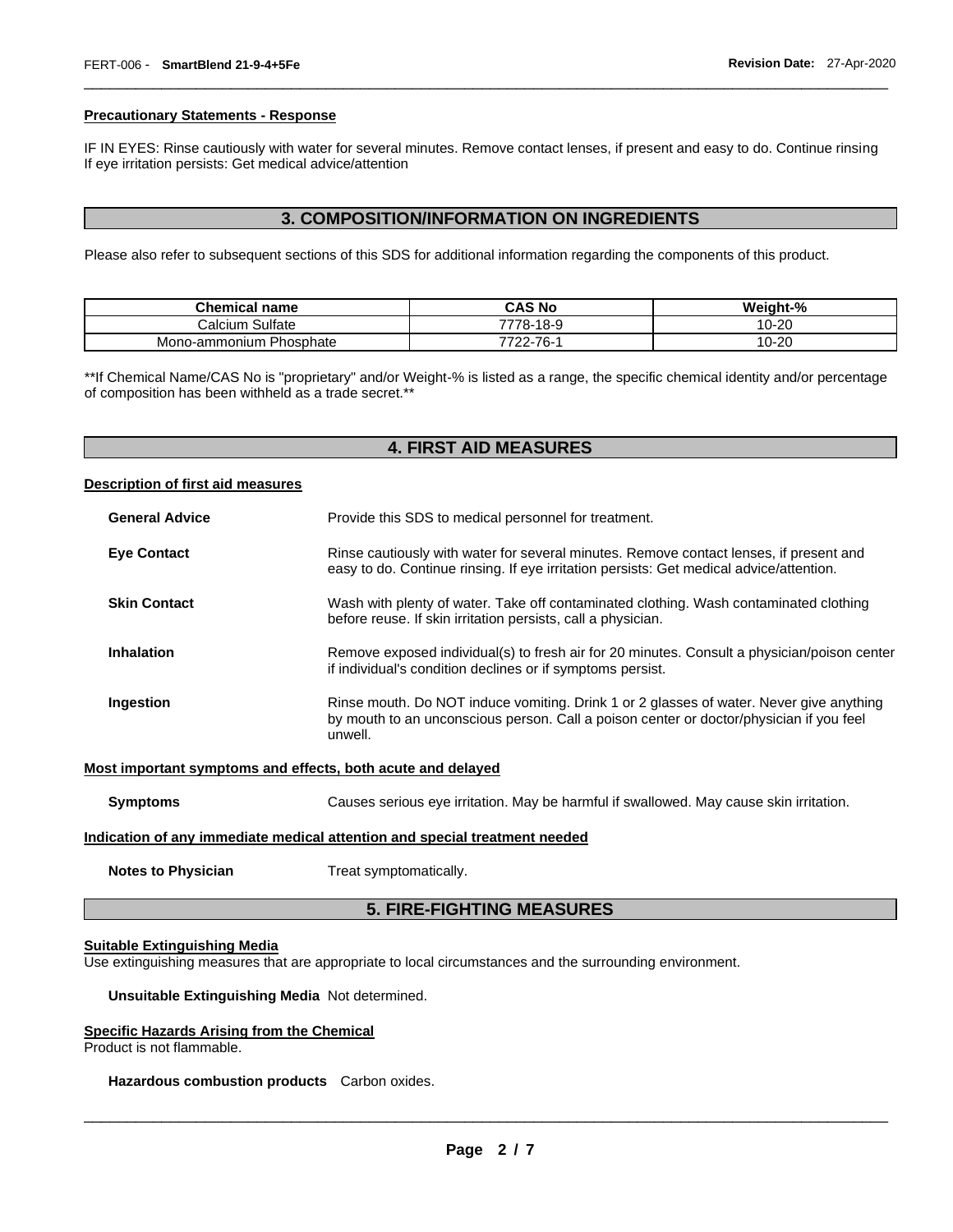## **Protective equipment and precautions for firefighters**

As in any fire, wear self-contained breathing apparatus pressure-demand, MSHA/NIOSH (approved or equivalent) and full protective gear.

## **6. ACCIDENTAL RELEASE MEASURES**

\_\_\_\_\_\_\_\_\_\_\_\_\_\_\_\_\_\_\_\_\_\_\_\_\_\_\_\_\_\_\_\_\_\_\_\_\_\_\_\_\_\_\_\_\_\_\_\_\_\_\_\_\_\_\_\_\_\_\_\_\_\_\_\_\_\_\_\_\_\_\_\_\_\_\_\_\_\_\_\_\_\_\_\_\_\_\_\_\_\_\_\_\_

#### **Personal precautions, protective equipment and emergency procedures**

| <b>Personal Precautions</b>                          | Wear protective clothing as described in Section 8 of this safety data sheet. Ventilate area<br>of leak or spill.                                         |  |  |
|------------------------------------------------------|-----------------------------------------------------------------------------------------------------------------------------------------------------------|--|--|
| <b>Environmental precautions</b>                     |                                                                                                                                                           |  |  |
| <b>Environmental precautions</b>                     | Do not allow into any sewer, on the ground or into any body of water. See Section 12 for<br>additional Ecological Information.                            |  |  |
| Methods and material for containment and cleaning up |                                                                                                                                                           |  |  |
| <b>Methods for Containment</b>                       | Prevent further leakage or spillage if safe to do so.                                                                                                     |  |  |
| <b>Methods for Clean-Up</b>                          | Avoid creating dust. Reclaim where possible. Sweep up and shovel into suitable containers<br>for disposal. For waste disposal, see section 13 of the SDS. |  |  |

# **7. HANDLING AND STORAGE**

## **Precautions for safe handling**

**Advice on Safe Handling** Avoid generation of dust. Wear eye/face protection. Wear protective gloves/protective clothing. Do not eat, drink or smoke when using this product. Use personal protection recommended in Section 8. Wash face, hands and any exposed skin thoroughly after handling. Avoid breathing dusts. Use only in well ventilated areas. Observe precautions found on the label.

## **Conditions for safe storage, including any incompatibilities**

| <b>Storage Conditions</b> | Keep containers tightly closed in a dry, cool and well-ventilated place. |
|---------------------------|--------------------------------------------------------------------------|
|                           |                                                                          |

**Incompatible Materials Strong oxidizing agents. Strong acids. Strong bases.** 

# **8. EXPOSURE CONTROLS/PERSONAL PROTECTION**

#### **Exposure Guidelines**

| <b>Chemical name</b> | <b>ACGIH TLV</b>          | <b>OSHA PEL</b>                      | <b>NIOSH IDLH</b>                          |
|----------------------|---------------------------|--------------------------------------|--------------------------------------------|
| Calcium Sulfate      | TWA: 10 $mg/m3$ inhalable | TWA: 15 mg/m <sup>3</sup> total dust | TWA: 10 mg/m $3$<br>total dust             |
| 7778-18-9            | particulate matter        | TWA: $5 \text{ mg/m}^3$ respirable   | TWA: $5 \text{ ma/m}^3$<br>respirable dust |
|                      |                           | fraction                             |                                            |
|                      |                           | (vacated) TWA: $15 \text{ mg/m}^3$   |                                            |
|                      |                           | (vacated) TWA: $5 \text{ mg/m}^3$    |                                            |
|                      |                           | respirable fraction                  |                                            |

#### **Appropriate engineering controls**

**Engineering Controls** Maintain eye wash fountain and quick-drench facilities in work area.

#### **Individual protection measures, such as personal protective equipment**

| <b>Eye/Face Protection</b> | Safety glasses as a minimum for protection. Refer to 29 CFR 1910.133 for eye and face<br>protection regulations. |
|----------------------------|------------------------------------------------------------------------------------------------------------------|
|                            |                                                                                                                  |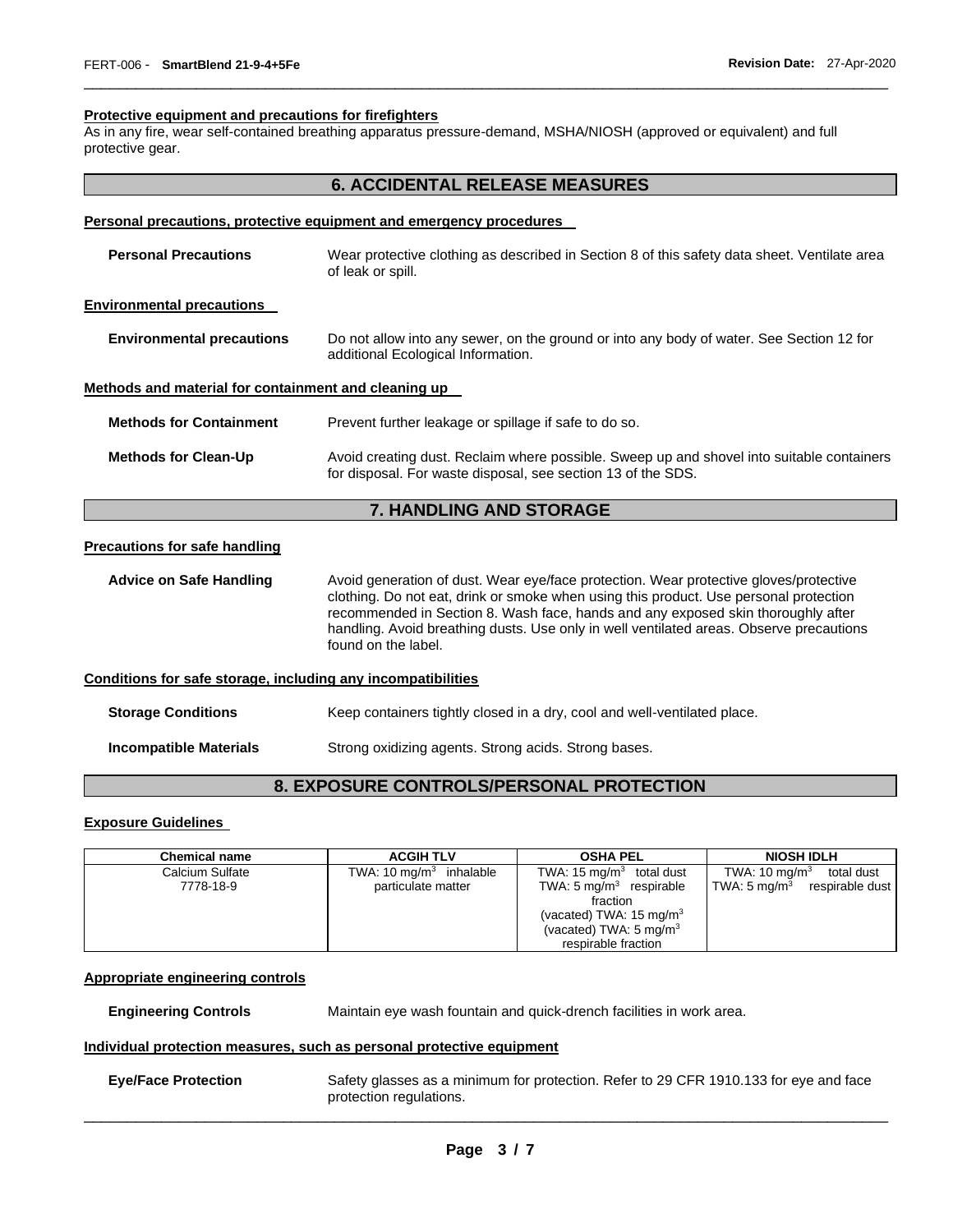| <b>Skin and Body Protection</b> | Wear protective gloves and protective clothing. Refer to 29 CFR 1910.138 for appropriate<br>skin and body protection.                                                                                                                                                                                                          |
|---------------------------------|--------------------------------------------------------------------------------------------------------------------------------------------------------------------------------------------------------------------------------------------------------------------------------------------------------------------------------|
| <b>Respiratory Protection</b>   | If necessary, wear a MSHA/NIOSH-approved respirator. Refer to 29 CFR 1910.134 for<br>respiratory protection requirements.                                                                                                                                                                                                      |
|                                 | General Hygiene Considerations Avoid contact with skin, eyes and clothing. After handling this product, wash hands before<br>eating, drinking, or smoking. If contact occurs, remove contaminated clothing. If needed,<br>take first aid action shown on section 4 of this SDS. Launder contaminated clothing before<br>reuse. |

\_\_\_\_\_\_\_\_\_\_\_\_\_\_\_\_\_\_\_\_\_\_\_\_\_\_\_\_\_\_\_\_\_\_\_\_\_\_\_\_\_\_\_\_\_\_\_\_\_\_\_\_\_\_\_\_\_\_\_\_\_\_\_\_\_\_\_\_\_\_\_\_\_\_\_\_\_\_\_\_\_\_\_\_\_\_\_\_\_\_\_\_\_

# **9. PHYSICAL AND CHEMICAL PROPERTIES**

## **Information on basic physical and chemical properties**

| <b>Physical state</b>            | Solid            |                       |                 |
|----------------------------------|------------------|-----------------------|-----------------|
| Appearance                       | Not determined   | Odor                  | Fertilizer-like |
| Color                            | Not determined   | <b>Odor Threshold</b> | Not determined  |
|                                  |                  |                       |                 |
| <b>Property</b>                  | <b>Values</b>    | Remarks • Method      |                 |
| pH                               | Not determined   |                       |                 |
| Melting point / freezing point   | Not determined   |                       |                 |
| Boiling point / boiling range    | Not determined   |                       |                 |
| <b>Flash point</b>               | Not determined   |                       |                 |
| <b>Evaporation Rate</b>          | Not determined   |                       |                 |
| <b>Flammability (Solid, Gas)</b> | Not determined   |                       |                 |
| <b>Flammability Limit in Air</b> |                  |                       |                 |
| Upper flammability or explosive  | Not determined   |                       |                 |
| limits                           |                  |                       |                 |
| Lower flammability or explosive  | Not determined   |                       |                 |
| limits                           |                  |                       |                 |
| <b>Vapor Pressure</b>            | Not determined   |                       |                 |
| <b>Vapor Density</b>             | Not determined   |                       |                 |
| <b>Relative Density</b>          | Not determined   |                       |                 |
| <b>Water Solubility</b>          | Soluble in water |                       |                 |
| Solubility in other solvents     | Not determined   |                       |                 |
| <b>Partition Coefficient</b>     | Not determined   |                       |                 |
| <b>Autoignition temperature</b>  | Not determined   |                       |                 |
| <b>Decomposition temperature</b> | Not determined   |                       |                 |
| <b>Kinematic viscosity</b>       | Not determined   |                       |                 |
| <b>Dynamic Viscosity</b>         | Not determined   |                       |                 |
| <b>Explosive Properties</b>      | Not determined   |                       |                 |
| <b>Oxidizing Properties</b>      | Not determined   |                       |                 |

**10. STABILITY AND REACTIVITY** 

## **Reactivity**

Not reactive under normal conditions.

# **Chemical stability**

Stable under recommended storage conditions.

## **Possibility of hazardous reactions**

None under normal processing.

#### **Conditions to Avoid**

Keep out of reach of children. Avoid generation of dust.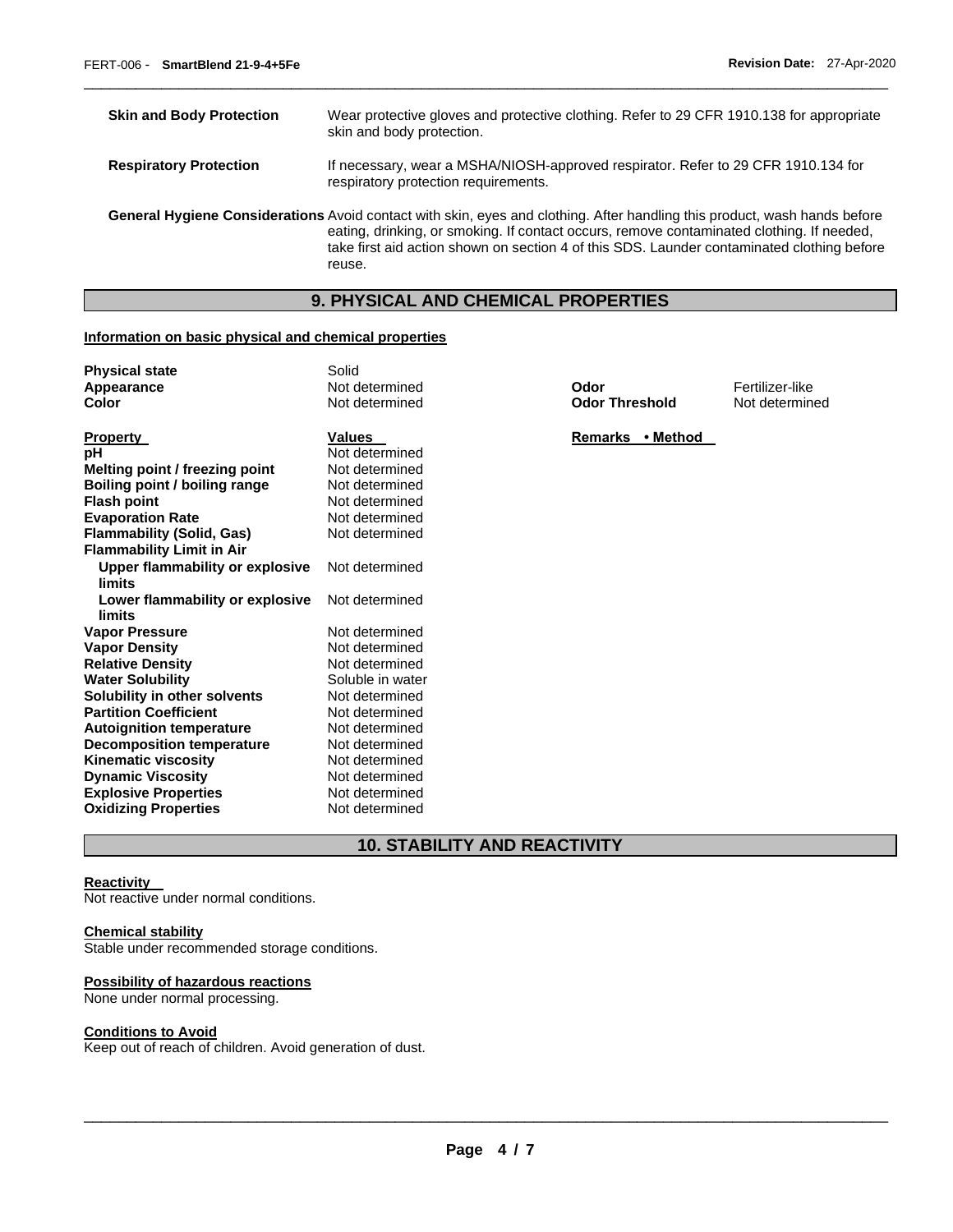## **Incompatible materials**

Strong oxidizing agents. Strong acids. Strong bases.

## **Hazardous decomposition products**

None known based on information supplied.

## **11. TOXICOLOGICAL INFORMATION**

\_\_\_\_\_\_\_\_\_\_\_\_\_\_\_\_\_\_\_\_\_\_\_\_\_\_\_\_\_\_\_\_\_\_\_\_\_\_\_\_\_\_\_\_\_\_\_\_\_\_\_\_\_\_\_\_\_\_\_\_\_\_\_\_\_\_\_\_\_\_\_\_\_\_\_\_\_\_\_\_\_\_\_\_\_\_\_\_\_\_\_\_\_

## **Information on likely routes of exposure**

| <b>Eye Contact</b>  | Causes serious eye irritation.                      |  |
|---------------------|-----------------------------------------------------|--|
| <b>Skin Contact</b> | Prolonged contact may cause redness and irritation. |  |
| <b>Inhalation</b>   | May cause irritation if inhaled.                    |  |
| Ingestion           | May be harmful if swallowed.                        |  |

#### **Component Information**

| <b>Chemical name</b>                 | Oral LD50             | <b>Dermal LD50</b>       | <b>Inhalation LC50</b> |
|--------------------------------------|-----------------------|--------------------------|------------------------|
| Urea<br>$57-13-6$                    | (Rat)<br>= 8471 mg/kg | -                        | -                      |
| Calcium Sulfate<br>7778-18-9         | > 3000 mg/kg<br>(Rat) |                          | -                      |
| Mono-ammonium Phosphate<br>7722-76-1 | = 5750 mg/kg<br>(Rat) | > 7940 mg/kg<br>(Rabbit) | ۰                      |
| Potassium Chloride<br>7447-40-7      | = 2600 mg/kg<br>(Rat) |                          | -                      |

## **Symptoms related to the physical, chemical and toxicological characteristics**

**Symptoms** Please see section 4 of this SDS for symptoms.

## **Delayed and immediate effects as well as chronic effects from short and long-term exposure**

**Carcinogenicity** Based on the information provided, this product does not contain any carcinogens or potential carcinogens as listed by OSHA, IARC or NTP.

#### **Numerical measures of toxicity**

## **The following values are calculated based on chapter 3.1 of the GHS document** .

| Oral LD50          | 4,938.70 mg/kg |  |
|--------------------|----------------|--|
| <b>Dermal LD50</b> | 7,947.94 mg/kg |  |

## **12. ECOLOGICAL INFORMATION**

#### **Ecotoxicity**

An environmental hazard cannot be excluded in the event of unprofessional handling or disposal.

## **Component Information**

| Chemical name | Algae/aguatic plants | Fish                         | Crustacea                          |
|---------------|----------------------|------------------------------|------------------------------------|
| Jrea          |                      | 16200 - 18300: 96 h Poecilia | [10000: 24 h Daphnia magna Straus] |
| 57-13-6       |                      | reticulata mg/L LC50         | mg/L EC50 3910: 48 h Daphnia       |
|               |                      |                              | magna mg/L EC50 Static             |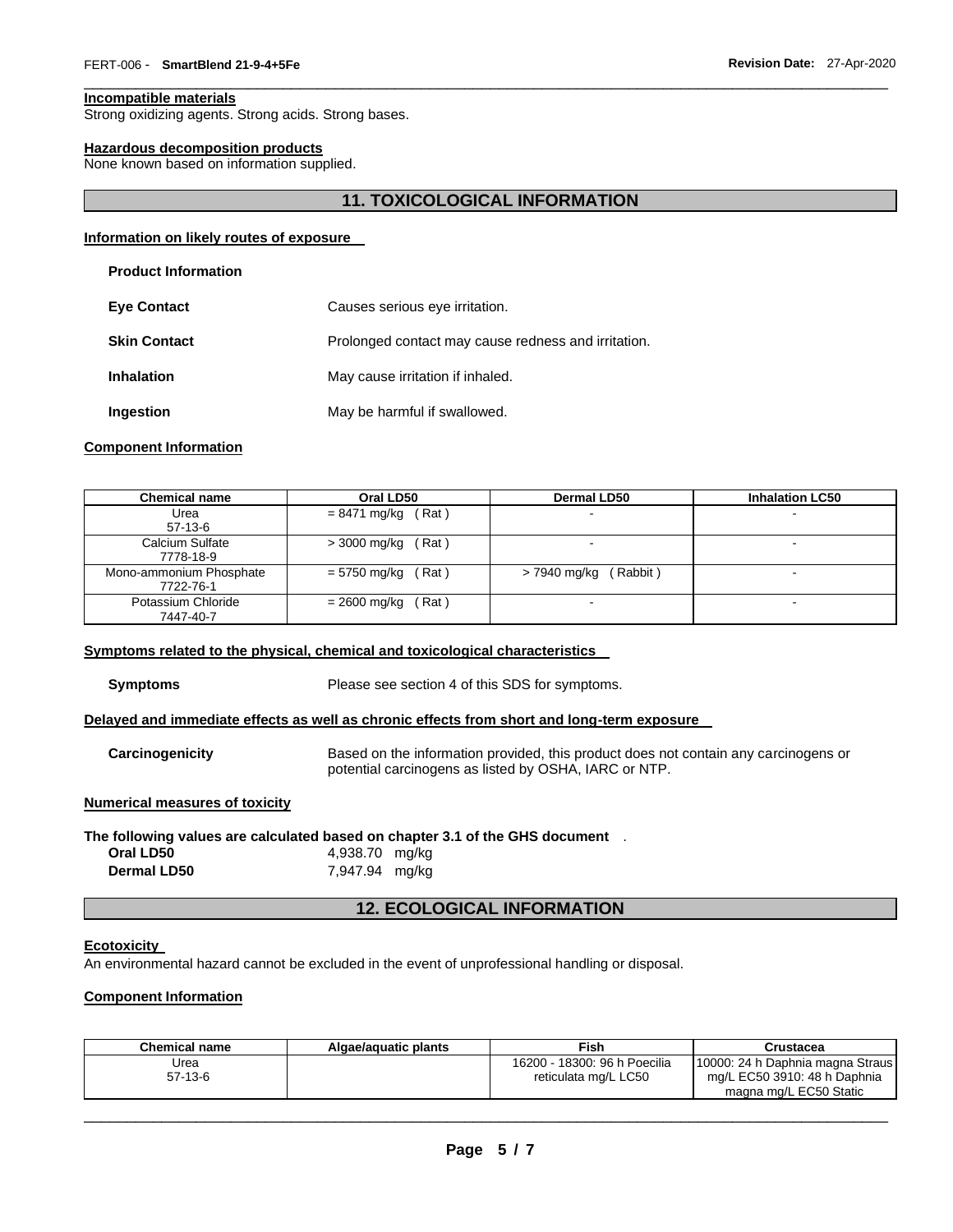| Calcium Sulfate         |                        | 1970: 96 h Pimephales promelas    | 3200: 120 h Nitscheria linearis mg/L |
|-------------------------|------------------------|-----------------------------------|--------------------------------------|
| 7778-18-9               |                        | mg/L LC50 static 2980: 96 h       | EC50                                 |
|                         |                        | Lepomis macrochirus mg/L LC50     |                                      |
|                         |                        | static                            |                                      |
| Mono-ammonium Phosphate |                        | 85.9: 96 h Oncorhynchus mykiss    |                                      |
| 7722-76-1               |                        | mg/L LC50 static                  |                                      |
| Potassium Chloride      | 2500: 72 h Desmodesmus | 1060: 96 h Lepomis macrochirus    | 83: 48 h Daphnia magna mg/L          |
| 7447-40-7               | subspicatus mg/L EC50  | mg/L LC50 static 750 - 1020: 96 h | EC50 Static 825: 48 h Daphnia        |
|                         |                        | Pimephales promelas mg/L LC50     | magna mg/L EC50                      |
|                         |                        | static                            |                                      |

\_\_\_\_\_\_\_\_\_\_\_\_\_\_\_\_\_\_\_\_\_\_\_\_\_\_\_\_\_\_\_\_\_\_\_\_\_\_\_\_\_\_\_\_\_\_\_\_\_\_\_\_\_\_\_\_\_\_\_\_\_\_\_\_\_\_\_\_\_\_\_\_\_\_\_\_\_\_\_\_\_\_\_\_\_\_\_\_\_\_\_\_\_

## **Persistence/Degradability**

Not determined.

# **Bioaccumulation**

There is no data for this product.

## **Mobility**

Not determined

## **Other Adverse Effects**

Not determined

|                                | <b>13. DISPOSAL CONSIDERATIONS</b>                                                                                             |  |  |
|--------------------------------|--------------------------------------------------------------------------------------------------------------------------------|--|--|
| <b>Waste Treatment Methods</b> |                                                                                                                                |  |  |
| <b>Disposal of Wastes</b>      | Disposal should be in accordance with applicable regional, national and local laws and<br>regulations.                         |  |  |
| <b>Contaminated Packaging</b>  | Disposal should be in accordance with applicable regional, national and local laws and<br>regulations.                         |  |  |
|                                | <b>14. TRANSPORT INFORMATION</b>                                                                                               |  |  |
| Note                           | Please see current shipping paper for most up to date shipping information, including<br>exemptions and special circumstances. |  |  |
| DOT                            | Not regulated                                                                                                                  |  |  |
| IATA                           | Not regulated                                                                                                                  |  |  |
| <b>IMDG</b>                    | Not regulated                                                                                                                  |  |  |

**15. REGULATORY INFORMATION** 

## **International Inventories**

| <b>Chemical name</b>    | <b>TSCA TSCA Inventory DSL/NDSL EINECS/ELI</b><br><b>Status</b> | <b>NCS</b> | <b>ENCS</b> | <b>IECSC</b> | <b>KECL</b> | <b>PICCS</b> | <b>AICS</b> |
|-------------------------|-----------------------------------------------------------------|------------|-------------|--------------|-------------|--------------|-------------|
| Urea                    | <b>ACTIVE</b>                                                   |            |             |              |             |              |             |
| Calcium Sulfate         | <b>ACTIVE</b>                                                   |            |             |              |             |              |             |
| Mono-ammonium Phosphate | <b>ACTIVE</b>                                                   |            |             |              |             |              |             |
| Potassium Chloride      | <b>ACTIVE</b>                                                   |            |             |              |             |              |             |
| Iron saccharate         |                                                                 |            |             |              |             |              |             |

#### **Legend:**

*TSCA - United States Toxic Substances Control Act Section 8(b) Inventory* 

*DSL/NDSL - Canadian Domestic Substances List/Non-Domestic Substances List* 

*EINECS/ELINCS - European Inventory of Existing Chemical Substances/European List of Notified Chemical Substances* 

*ENCS - Japan Existing and New Chemical Substances*